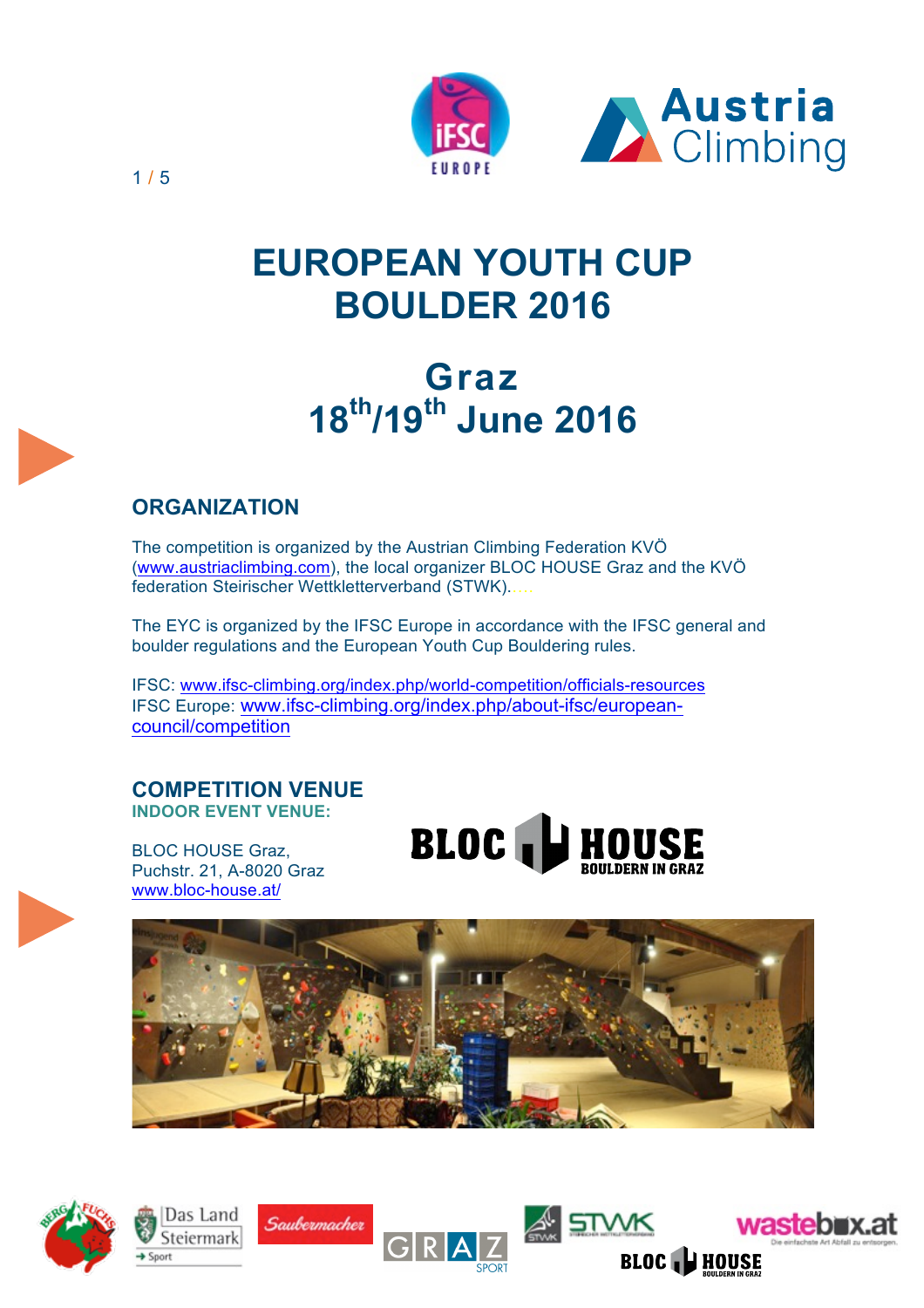

Google Maps:

www.google.at/maps/place/BLOC+house/@47.0500078,15.4326393,16z/data=!4m2!3m1! 1s0x0:0xc7b4ad13f0a4cf65

# **TRAVEL DETAILS**

**VISA**

If you need VISA please get in contact with the Austrian Climbing Federation (mail: a.posch@austriaclimbing.com). Please don't forget to attach a passport copy.



#### **TRAVELLING TO GRAZ**

#### **By car:**

Graz is located at the highway A2 and easy to get to: about 2 hours from Vienna, 4 ½ hours from Munich (GER) and 3 hours from Udine (ITA).

#### **By train:**

The main railway station in Graz is one of the most important railway stations in Austria. There are direct train and connections for example from Vienna, Salzburg, Linz, Innsbruck, Klagenfurt, Munich, Stuttgart and Frankfurt. You'll find many other day and night connections and also special price offers on www.oebb.at.

#### **By plane:**

In recent years the modern airport of Graz has become a major transport hub. The quickest connections to Graz:

- Austrian Airlines Vienna, Linz, Innsbruck, Dusseldorf, Stuttgart
- Lufthansa Frankfurt, Munich
- Swiss Zurich

The list of flights on offer is constantly growing, so please check the Website Graz Airport.

### **ACCOMMODATION**

For assistance please get directly in contact with the Graz Tourist Office:



GRAZ TOURIST OFFICE Messeplatz 1 / Messeturm, 8010 Graz, Austria T +43 / 316 / 8075-0 E info@graztourismus.at W www.graztourismus.at

**OFFICIALS** Jury President: Tim Hatch (GBR)

Chief Routesetter: Matthias Woitzuck (AUT) Result Service: Reinhold Sager, Austria Climbing Result Service

I STWK





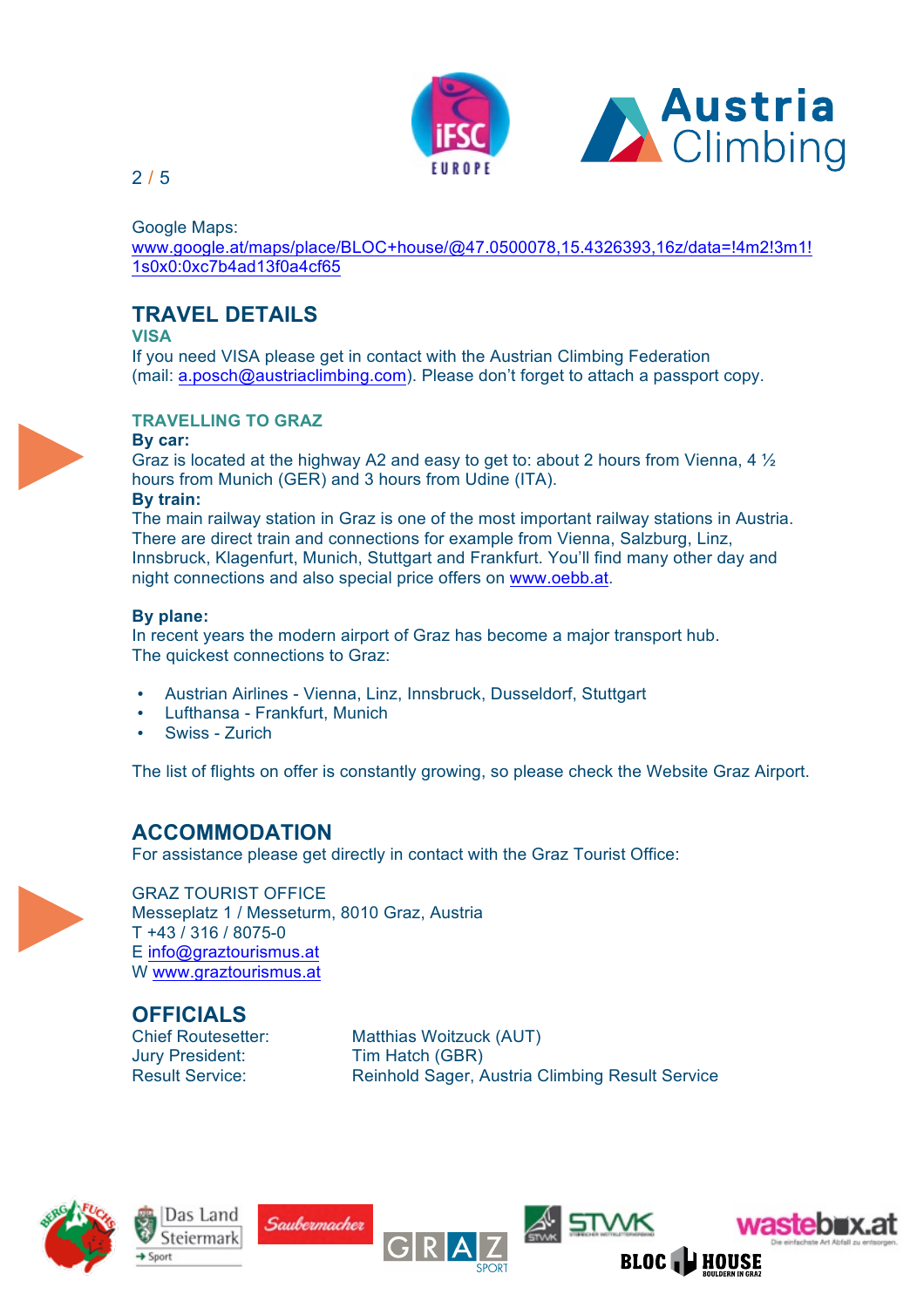

# **TEAM QUOTAS & RULES**

#### **LICENSES:**

Only competitors and team officials holding a valid IFSC international license are allowed to register for the competition.

#### **REGISTRATION OF TEAM OFFICIALS AND COMPETITORS**

3.2.1 European member federations may register, within statutory deadlines, all their team officials who shall be granted free entry into the competition venue. These officials shall be registered via the IFSC website, must be in possession of a valid international licence and specifically nominated for one of the following roles:

a)One (1) Head of Delegation;

b)Three (3) coaches per discipline;

c)Three (3) qualified medical or para-medical personnel.

#### **TEAM QUOTA:**

Each federation - 4 male and 4 female competitors in each category Host federation - 6 male and 6 female competitors in each category

#### **AGE CATEGORIES:**

Juniors 1997 - 1998 Youth A 1999 - 2000 Youth B 2001 - 2002

# **REGISTRATION**

Apply on the IFSC Online Registration System: https://ifsc.egroupware.net/egw/login.php

# **REGISTRATION DEADLINE:**

Monday,  $13<sup>th</sup>$  of June 2016.

#### **REGISTRATION FEES:**

Euro 25,- for each competitor. Please pay the registration fee of Euro 20,- cash at the registration desk on Friday 17<sup>th</sup> of June 2016.

Euro 5,- per competitor will be charged by IFSC Europe to the national federation. For the registration on Friday, it is necessary for all team managers to show the passports or ID-cards of their competitors

#### **IMPORTANT:**

Please send a list of your Team Officials (manager, coaches and medical staff) and the mobile phone number of the team manager together with arrival information of the team to the email: tim.hatch@ifsc-climbing.org.

≰<sup>।</sup> STWK







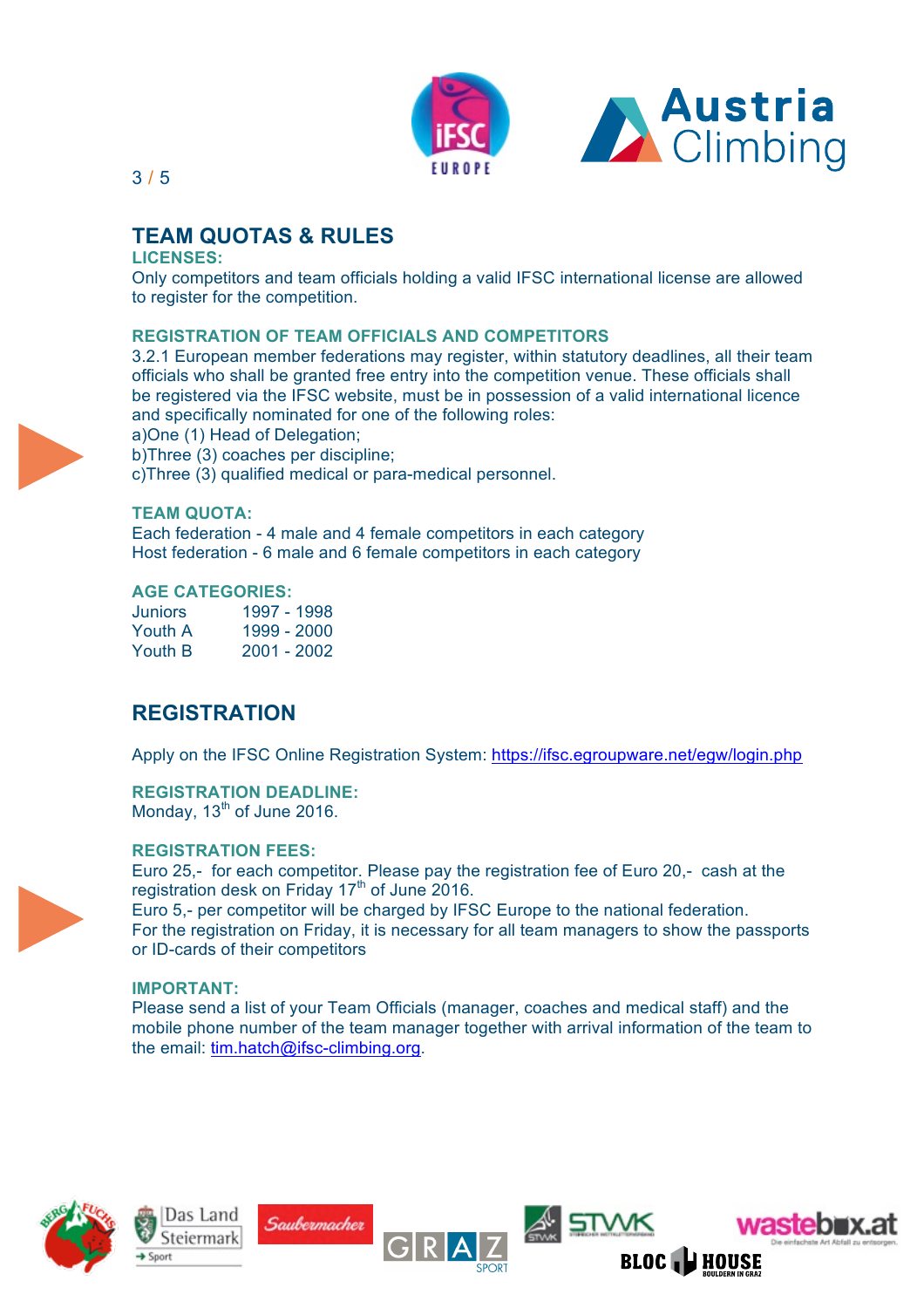



**CONFIRMATION OF ATTENDANCE FOR DELAYED ARRIVAL:**  In case a team is not able to make the registration in time due to flight delays or other unpredictable reasons, please contact JURY PRESIDENT Tim Hatch: Mail: tim.hatch@ifsc-climbing.org

Phone: +44.7795680810

# **ORGANIZATION**

| <b>Host Federation:</b> | Austrian Climbing Federation (KVÖ)  |
|-------------------------|-------------------------------------|
|                         | Mr. Michael SCHOEPF                 |
|                         | Phone: +43.650.9105922              |
|                         | Mail: m.schoepf@austriaclimbing.com |

Local Organizer: BLOC HOUSE Graz Mr. Stefan TSCHERNER Phone: +43.699.11865436 Mail: info@bloc-house.at

# **PROVISIONAL PROGRAMM (LOCAL TIME)**

#### **Friday, June 17th**

#### Event Venue

| $17:30 - 19:00$ | Registration             |
|-----------------|--------------------------|
| 19:30           | <b>Technical Meeting</b> |

Saubermacher

#### **Saturday, June 18th**

Das Land

Steiermark

#### Event Venue

| 07:30           | Warming zone opening                                      |
|-----------------|-----------------------------------------------------------|
| $09:00 - 10:40$ | <b>Contest Youth B female</b>                             |
| $11:00 - 12:40$ | Contest Youth B male                                      |
| $13:00 - 15:30$ | Contest Youth A female & Juniors female                   |
| 15:00           | Isolation zone opens for Youth B male & Youth B female    |
| 16:00           | Isolation zone closes for Youth B male & Youth B female   |
| 17:00           | Final categories Youth B male & Youth B female            |
| 17:30           | Isolation zone opens for Youth A female & Juniors female  |
| 18:30           | Isolation zone closes for Youth A female & Juniors female |
| 19:30           | Final categories Youth A female & Juniors female          |
| 21:00           | Awarding ceremony                                         |

**A.** STWK

**BLOC HI HOUSE** 

wastebnx.at